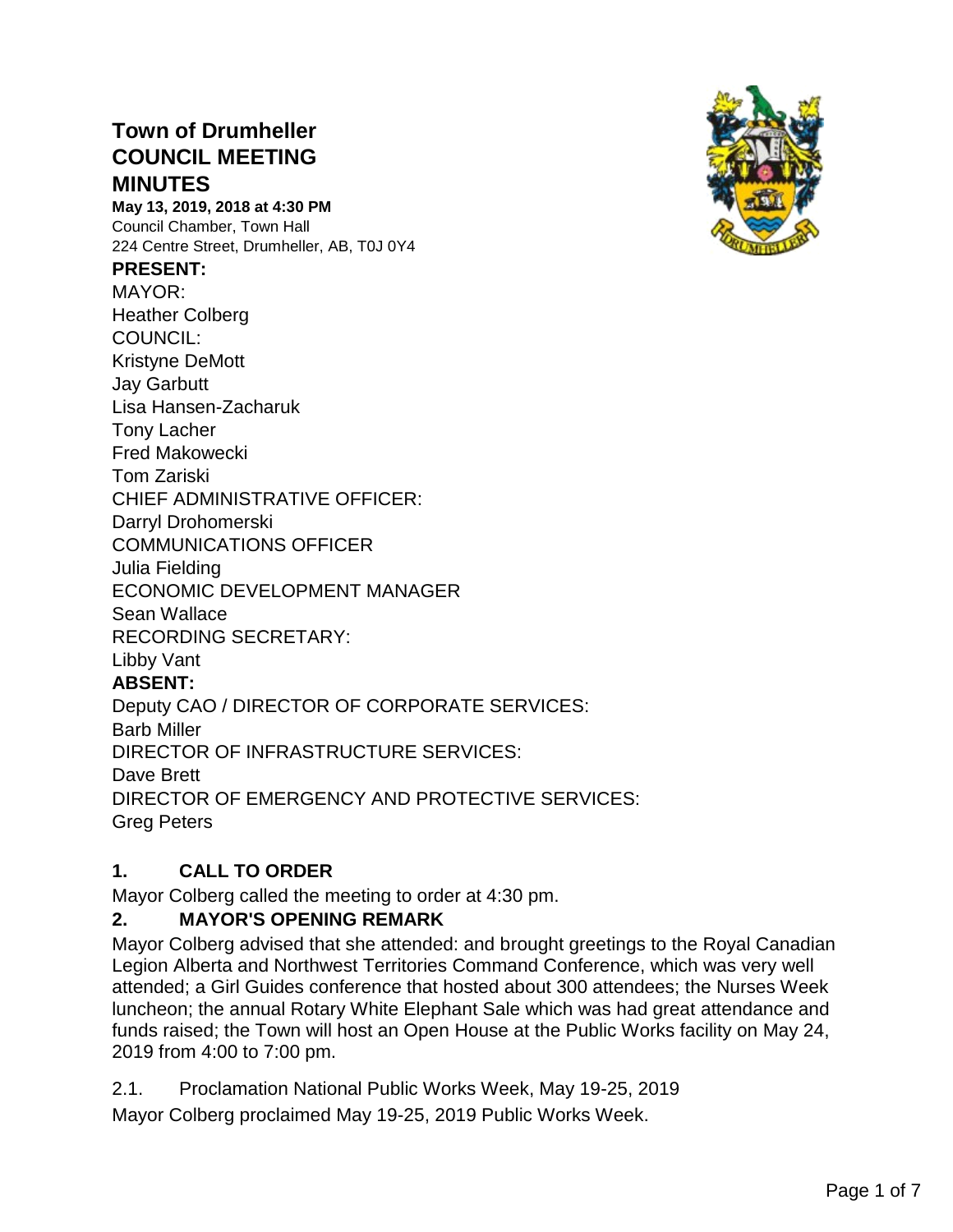Regular Council Meeting Minutes May 13, 2019

2.2. Motion to approve Council's Summer Meeting Calendar

Mayor Colberg presented the proposed summer meeting calendar for approval, which included the cancellation of the Committee Meetings of July 2, July 15, July 29, August 12 and August 26, 2019.

**MO2019.84** Garbutt, Hansen-Zacharuk moved to accept the summer meeting calendar as presented. Carried.

### **3. ADOPTION OF AGENDA**

Councillor Hansen-Zacharuk added item 6.1.5 Alberta Urban Municipalities Association Resolution regarding the Resource Communities of Canada Coalition.

**MO2019.85** Zariski, Hansen-Zacharuk moved to approve the addenda as amended. Carried.

### **4. MINUTES**

#### **4.1. ADOPTION OF REGULAR COUNCIL MEETING MINUTES**

4.1.1. Regular Council Meeting Minutes of April 29, 2019

Councillor DeMott advised that Item 6.1.3 should state that the Drumheller Library Board, not the Drumheller Public Library, made the donation toward Homework Help.

**MO2019.86** Lacher, Garbutt moved to accept the Regular Council Meeting Minutes of April 29, 2019 as amended. Carried.

#### **4.2. MINUTES OF MEETING PRESENTED FOR INFORMATION**

**4.3. BUSINESS ARISING FROM THE MINUTES**

#### **5. DELEGATIONS**

**6. REQUEST FOR DECISION REPORTS**

#### **6.1. CAO**

6.1.1. Bylaw 08.19 being a bylaw to provide for the establishment of a Tourism Corridor and Community Standards Appeal Board - 2nd and 3rd readings

D. Drohomerski presented the Tourism Corridor and Community Standards Appeal Board for second and third reading. He advised that, with the creation of the Tourism Corridor bylaw and the Community Standards bylaw, the Town needs to establish an appeal board.

**MO2019.87** Lacher, Garbutt moved 2nd reading of Bylaw 08.19 establishment of a Tourism Corridor and Community Standards Appeal Board. Carried.

Discussion: In response to a question from Council, D. Drohomerski responded that the Weed Control Act is provincial and the Town has modeled the fees, timelines and processes on that Act. Councillor Zariski asked to clarify that, if successful in their appeal, the appeal fees are to be returned to the appellant, but if the appeal is denied the fees are not returned. D. Drohomerski responded that this was correct – it is a standard process, as the fees reflect the amount of time and resources required to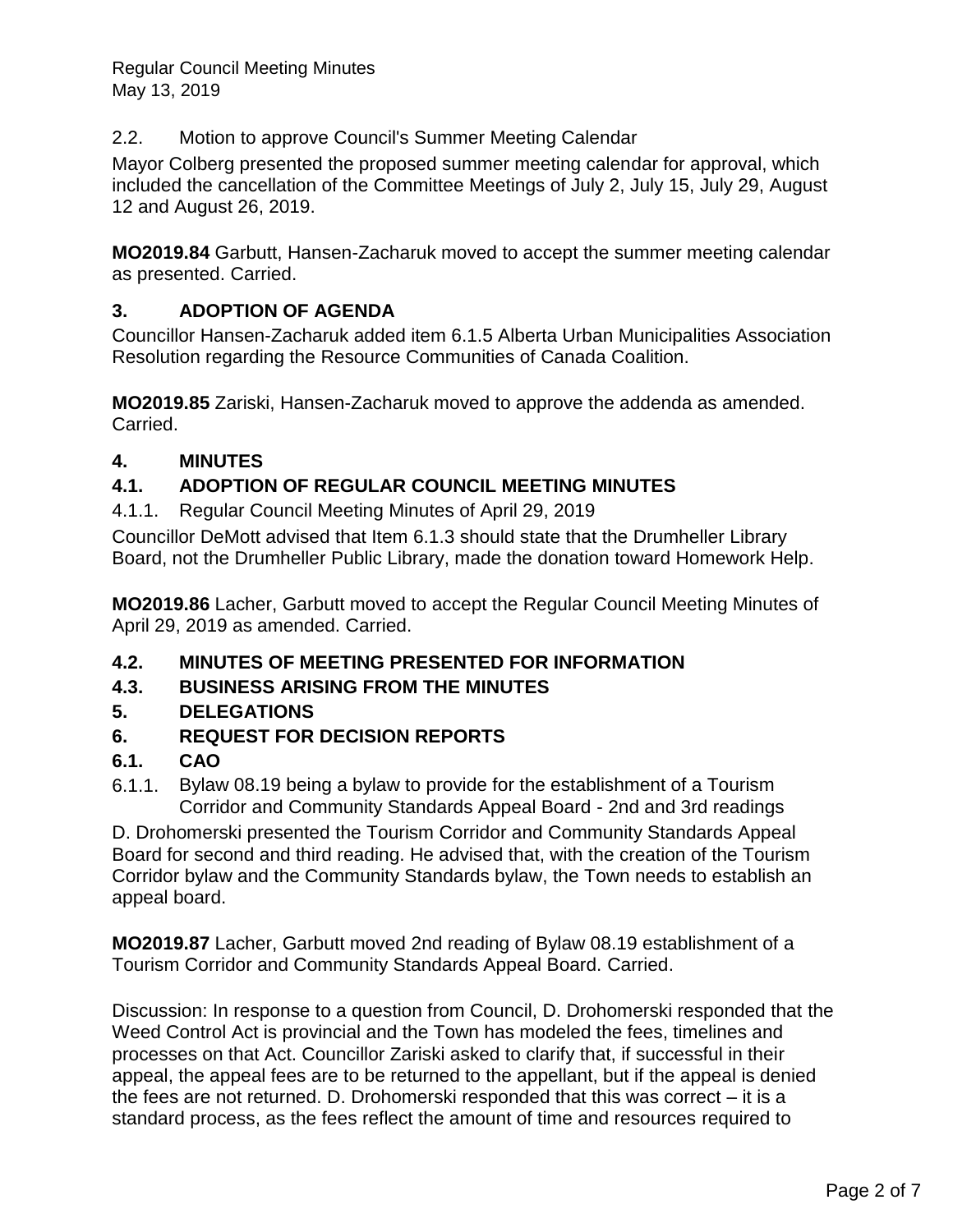Regular Council Meeting Minutes May 13, 2019

prepare for the appeal and hearing. Councillor DeMott asked for clarification that there are to be three (3) members of Council and no staff on the appeal board. D. Drohomerski responded that yes, the intent is to have separation of duties and no undue influence.

**MO2019.88** Garbutt, DeMott moved 3rd reading of Bylaw 08.19 establishment of a Tourism Corridor and Community Standards Appeal Board. Carried.

6.1.2. Bylaw 10.19 being the 2019 Municipal Taxation Bylaw - all three readings D. Drohomerski presented Bylaw 10.19 being the 2019 Municipal Taxation Bylaw for all three readings.

**MO2019.89** Zariski, Hansen-Zacharuk moved 1st reading of Bylaw 10.19 being the 2019 Municipal Taxation Bylaw. Carried.

**MO2019.90** Lacher, Makowecki moved 2<sup>nd</sup> reading of Bylaw 10.19 being the 2019 Municipal Taxation Bylaw. Carried.

Discussion: Councillor Makowecki asked that, if Council does not generally give three readings of a bylaw at one meeting, why is this process occurring for this bylaw. D. Drohomerski responded that in this case, Council has already approved the operating budget for this year, and the bylaw needs to be passed in order to allow the tax notices to be prepared and sent out.

MO2019.91 Garbutt, Hansen-Zacharuk moved no objection to 3<sup>rd</sup> reading of Bylaw 10.19 being the 2019 Municipal Taxation Bylaw. Carried.

**MO2019.92** Garbutt, Hansen-Zacharuk moved 3rd reading of Bylaw 10.19 being the 2019 Municipal Taxation Bylaw. Carried.

6.1.3. Bylaw 11.19 being a bylaw to amend Bylaw 23.06 being local improvement taxes in respect of all lands that directly benefit from the Rosedale Cambria Water Distribution System – FIRST all three Readings

D. Drohomerski advised that Administration is seeking only the fist reading for this bylaw in order to allow Administration more time to prepare the schedule information. He further advised that originally there were 120 developable parcels for the Rosedale and Cambria water line, and some of the parcels have since been subdivided. This has altered the way the cost per developable space is calculated - Administration is requesting approval for a recalculation for all 123 current developable parcels in order to be able to provide an updated cost to them.

**MO2019.93** Zariski, Hansen-Zacharuk moved 1st reading of Bylaw 23.06 being local improvement taxes in respect of all lands that directly benefit from the Rosedale Cambria Water Distribution System. Carried.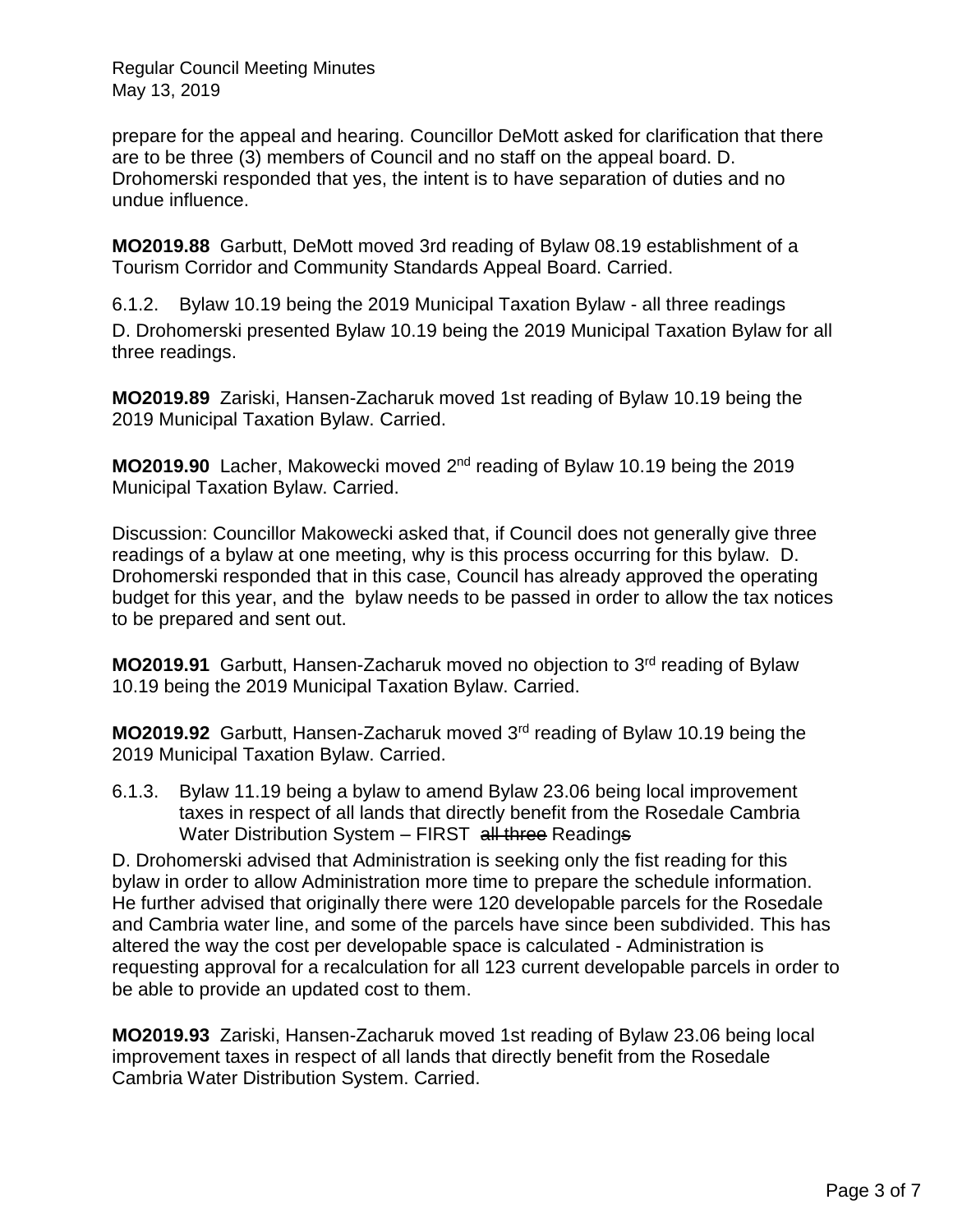#### 6.1.4. RFD - Appointment to Municipal Planning Commission

D. Drohomerski advised that a member of the Municipal Planning Commission has moved out of the area and we now require another member. He further advised that Administration recommends that Andrew Luger be appointed to the commission for a three (3) year term.

**MO2019.94** Zariski, DeMott moved to appoint Andrew Luger to the Municipal Planning Commission for a three (3) year term ending on the date of Council's annual Organizational Meeting of 2021. Carried.

Councillor Zariski advised that the Municipal Planning Commission is a very busy board that meets frequently and they do require full board membership to allow for quorum to be established, and Mr. Luger seems very qualified for this position.

In response to a question from Council, D. Drohomerski responded that we want to see well qualified applicants with relevant experience appointed to this type of board, and conflict of interest are very rare and easily handled as any a board member may recuse themselves from voting if they have any conflict concerns.

### **6.2. DEPUTY CAO / DIRECTOR OF CORPORATE SERVICES**

### **6.3. DIRECTOR OF INFRASTRUCTURE SERVICES**

### **6.4. DIRECTOR OF EMERGENCY / PROTECTIVE SERVICES**

#### **6.5. MANAGER OF ECONOMIC DEVELOPMENT**

#### 6.5.1. RFD - Economic Development Reserve

S. Wallace presented the Request for Decision for the Economic Development Reserve. He advised that developing a funding mechanism for municipal Economic Development (ED) activities in small to medium size communities can be difficult. Funding mechanisms can come in many forms and combinations; the most common forms are fee for service, grants, use of existing municipal reserves or an established dedicated ED reserve. One of the most common methods of developing a dedicated ED reserve is to take the first 1.5 years of the municipal portion of property tax, after the incentive period ends, from new retail, commercial, industrial and agrivalue "new build" developments (new assessments) as a funding mechanism and create a reserve account. This is an easy and reliable method to ensure ED builds a reserve for investment attraction and promotion activities such as development and design of marketing collaterals, marketing campaigns, tradeshows & conferences, travel and hosting delegations. It would also include economic development lobby efforts with the provincial and federal government such as meeting expenses. Eventually, ED activities become self-funded through this mechanism.

Councillor Hansen-Zacharuk asked if the numbers have been run to see how it would affect the budget. S. Wallace responded that as this refers to new builds that we will attract, therefore it would not really have an affect on the budget. Discussion took place on this matter. Councillor Garbutt requested that S. Wallace report back on this reserve to review year one and year two. He asked if there have been any applications so far. D. Drohomerski responded that a few tenants have applied. Further discussion took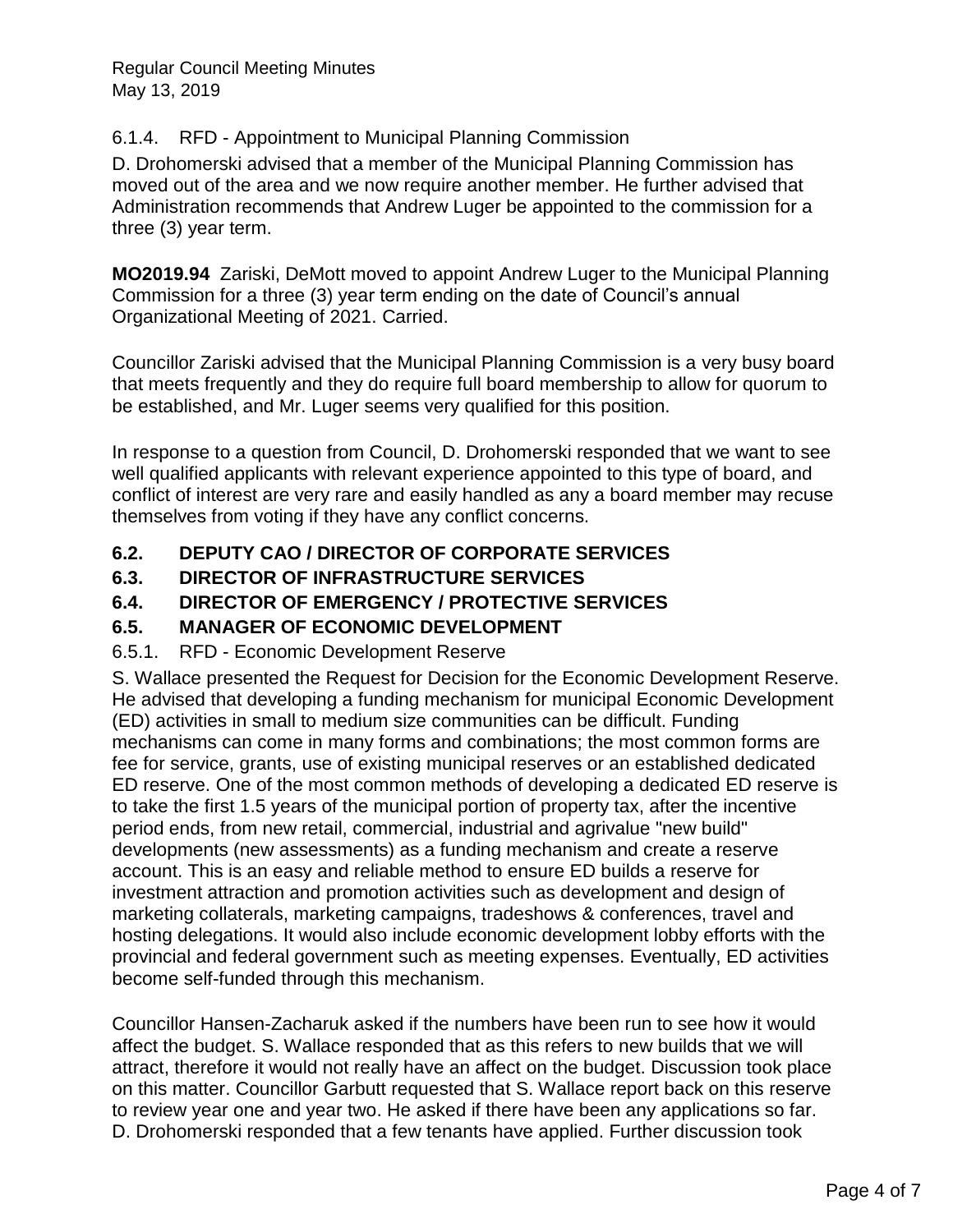Regular Council Meeting Minutes May 13, 2019

place on this matter. Mayor Colberg advised of her support for this request and that Council and Administration need to support the growth of the community.

**MO2019.95** Garbutt, Lacher moved to approve the establishment of a dedicated Economic Development Reserve diverting the first 1.5 years of property tax, after the incentive period ends, on new retail, commercial, industrial and agrivalue "new build" assessments. Carried.

#### **6.6. COMMUNICATIONS OFFICER**

**6.7.**

REVIEW OF STRATEGIC PRIORITIES

- **7. PRESENTATION OF QUARTERLY REPORTS BY ADMINISTRATION**
- **8. PUBLIC HEARING TO COMMENCE AT 5:30 PM**
- **9. PUBLIC HEARING DECISIONS**
- **10. UNFINISHED BUSINESS**
- **11. NOTICE OF MOTION**

#### **12. COUNCILLOR REPORTS**

Councillor Hansen-Zacharuk presented the Resource Communities of Canada Coalition on of Canada and advised that the committee was formed by the Alberta Urban Municipalities Association (AUMA). She further advised that the coalition was formed to support and promote the oil and gas sector of the province and recently there have been several news reports on it. So far fifty-one (51) Alberta communities have declared their support for the coalition and plan to stand together at the upcoming Federation of Canadian Municipalities (FCM) conference which takes place in Quebec City this June to advocate to the municipal leaders of Quebec through this AUMA.

Councillor Zariski advised that he fully supports the resolution; for years Alberta bragged that we had a virtually 0% unemployment rate and now, due to the downturn in the oil and gas industry, that is simply not the case any more and we have a high unemployment rate - the rest of the nation needs to understand our situation. Councillor Lacher advised that he was in support of the resolution and that joining voices is much more effective than boycotting the FCM conference. Councillor Hansen-Zacharuk advised that she attended a meeting with AUMA on this matter and they indicated they would be extremely appreciative of the Town's support on this matter; she and Councillor DeMott will attend the FCM conference and represent the Town and the Coalition at the AUMA booth in support of the coalition.

Councillor Hansen-Zacharuk read the following Notice of Motion:

RE: The Town of Drumheller Joining the Resource Communities of Canada Coalition

WHEREAS responsible resource development is essential for the future of Canadian municipalities.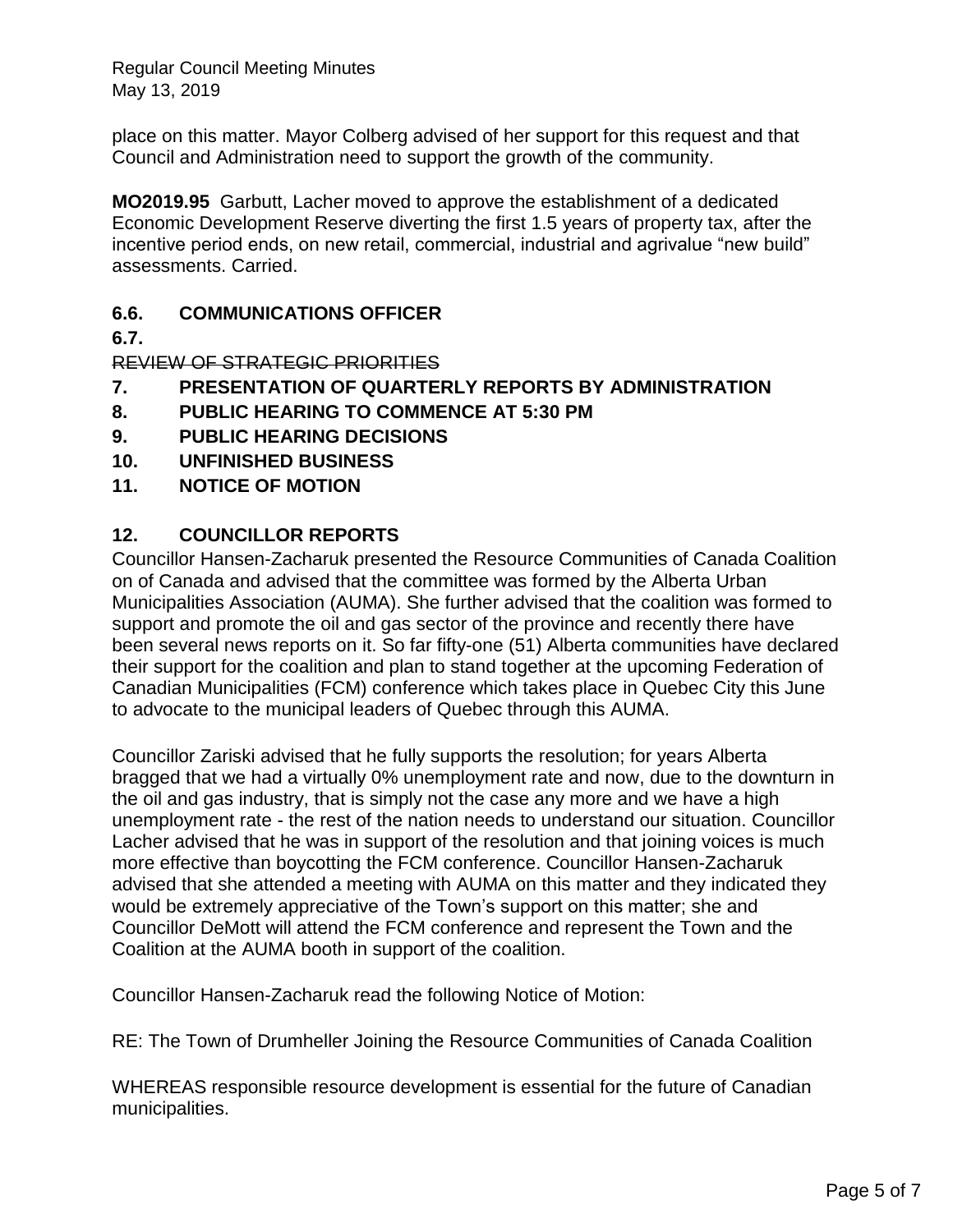WHEREAS there is a need to coordinate the Canadian municipal voice to:

- 1. Advocate for a responsible resource industry.
- 2. Ensure municipal perspectives are being heard on issues impacting resource development.
- 3. Share factual information regarding resource development interests.

WHEREAS the Alberta Urban Municipalities Association (AUMA) and other municipal associations across Western Canada have created a Resource Communities of Canada Coalition to facilitate a coordinated approach to represent municipal resource development interests across the country.

WHEREAS the Alberta Urban Municipalities Association (AUMA) and other municipal associations across Western Canada are asking municipalities to support the Resource Communities of Canada Coalition.

NOW THEREFORE BE IT RESOLVED THAT COUNCIL:

**MO2019.96** Hansen-Zacharuk, DeMott moved to approve the Town of Drumheller to support the Resource Communities of Canada Coalition. Carried.

#### **13. IN-CAMERA MATTERS**

**MO2019.97** Hansen-Zacharuk, Lacher moved to go In Camera at 5:09 pm. Carried.

13.1. Labour Matter (Section 17 *FOIPP Act* - Personal Information)

**MO2019.98** Lacher, DeMott moved to come out of Camera at 6:15 pm. Carried.

**MO2019.99** Zariski, Makowecki moved to ratify the Collective Agreement with CUPE Local 135, outside workers, for a period of four years, with the following increases:

- 1.0% on 2019 January 1
- 0.65% on July 1st
- 1.0% on 2020 January 1
- 0.75% on July 1st
- 2.0% on 2021 January 1
- 2.5% on 2022 January 1

Carried.

**MO2019.100** MOTION Garbutt, Makowecki moved to adjourn the meeting at 6:20 pm. Carried.